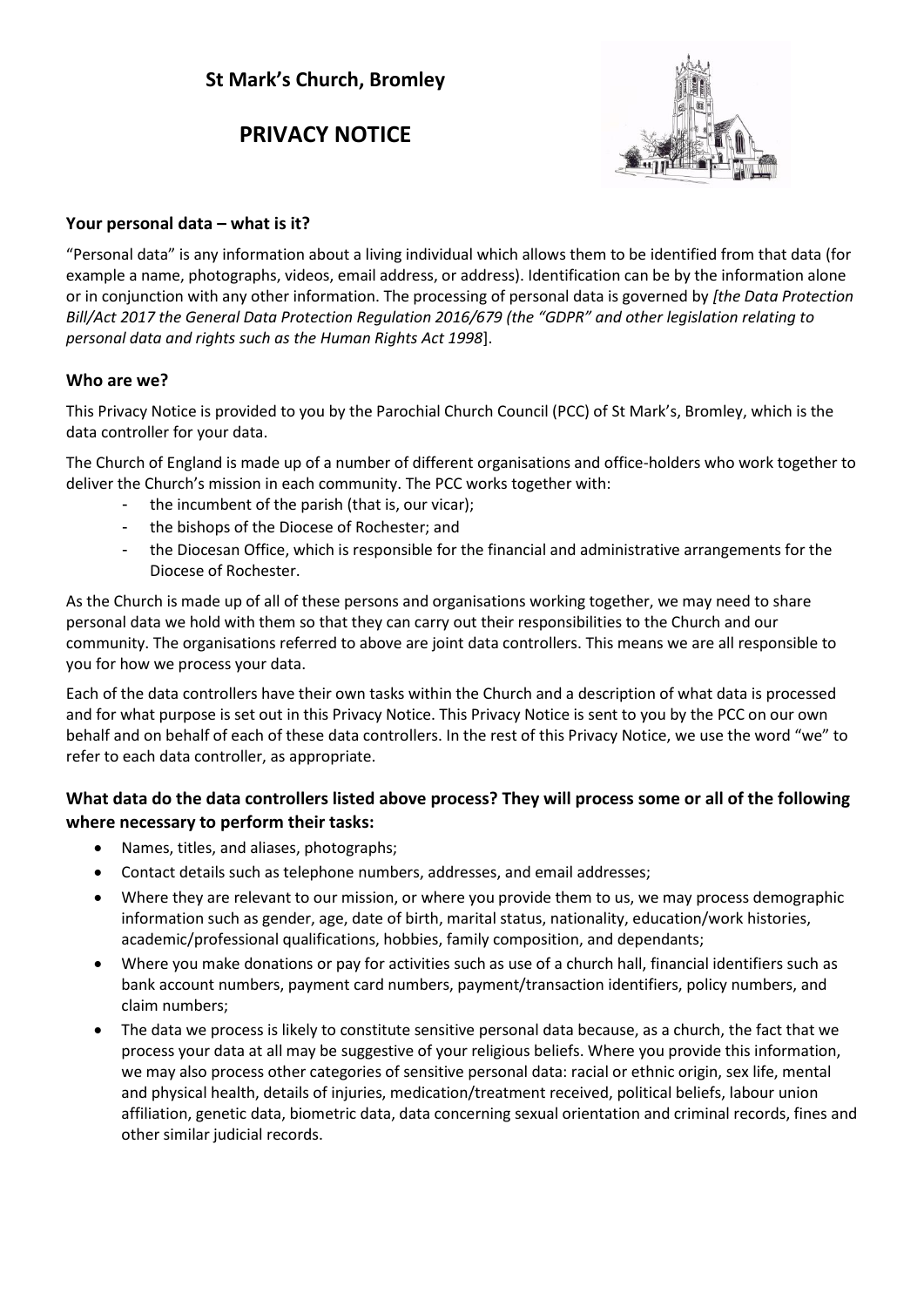In addition, for those who hold a role or post within the church, we may process

- Non-financial identifies such as passport numbers, driving license numbers, vehicle registration numbers, taxpayer identification numbers, employee identification numbers, tax reference codes, and national insurance numbers;
- Financial information such as salary, bonus, record of earnings, tax code, tax and benefits contributions, expenses claimed, creditworthiness, car allowance (if applicable), mounts insured, and amounts claimed.
- Other operational personal data created, obtained, or otherwise processed in the course of carrying out our activities, including but not limited to recordings of telephone conversations, IP addresses and website visit histories, logs of visitors, and logs of accidents, injuries and insurance claims.
- Other employee data (not covered above) relating to Role Holders including emergency contact information: gender, birth date, referral source (e.g. agency, employee referral); level performance management information, languages and proficiency; licences/certificates, citizenship, immigration status; employment status, retirement date; billing rates, office location, practice and speciality; publication and awards for articles, books etc; prior job history, employment references and personal biographies.

# **How do we process your personal data?**

The data controllers will comply with their legal obligations to keep personal data up to date; to store and destroy it securely; to not collect or retain excessive amounts of data; to keep personal data secure, and to protect personal data from loss, misuse, unauthorised access and disclosure and to ensure that appropriate technical measures are in place to protect personal data.

We use your personal data for some or all of the following purposes:

- To enable us to meet all legal and statutory obligations (which include maintaining and publishing our electoral roll in accordance with the Church Representation Rules);
- To carry out comprehensive safeguarding procedures (including due diligence and complaints handling) in accordance with best safeguarding practice from time to time with the aim of ensuring that all children and adults-at-risk are provided with safe environments;
- To minister to you and provide you with pastoral and spiritual care (such as visiting you when you are gravely ill or bereaved) and to organise and perform ecclesiastical services for you, such as baptisms, confirmations, weddings and funerals;
- To deliver the Church's mission to our community, and to carry out any other voluntary or charitable activities for the benefit of the public as provided for in the constitution and statutory framework of each data controller;
- To administer the parish, deanery, archdeaconry and diocesan membership records;
- To enable those who undertake ministry on our behalf;
- To manage our employees and volunteers;
- To fundraise and promote the interests of the Church and charity;
- To maintain our own accounts and records;
- To process a donation that you have made (including Gift Aid information);
- To seek your views or comments;
- To notify you of changes to our services, events and role holders;
- To send you communications which you have requested and that may be of interest to you. These may include information about campaigns, appeals, other fundraising activities;
- To process a grant or application for a role;
- To enable us to provide a voluntary service for the benefit of the public in a particular geographical area as specified in our constitution.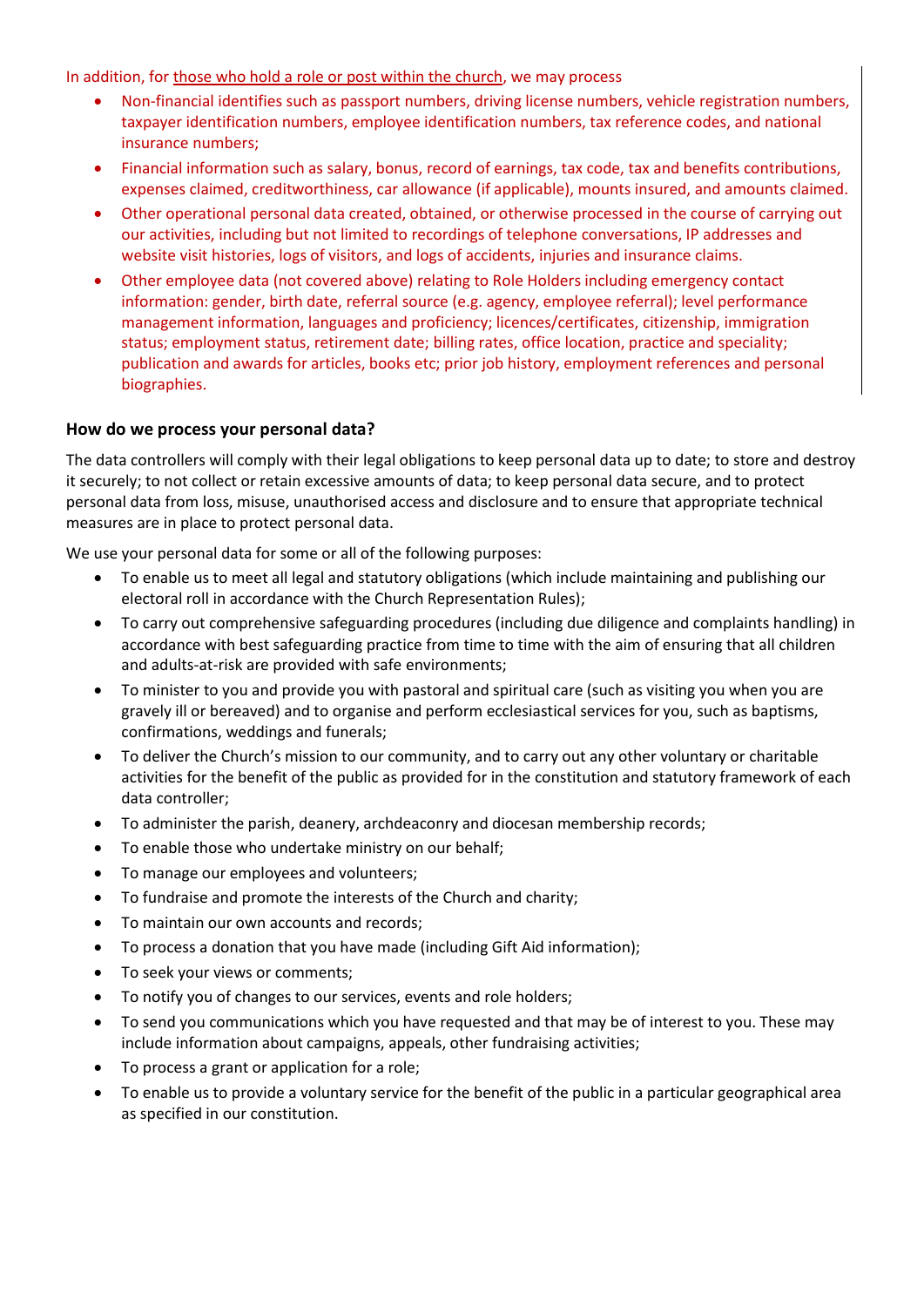In addition, for those who hold a role or post within the church,

- We may share your contact details with the Diocesan office so they can keep you informed about news in the diocese and events, activities and services that will be occurring in the diocese and in which you may interested.
- We may process your data for legal, personnel, administrative and management purposes and to enable us to meet our legal obligations, for example to pay role-holders, monitor their performance and to confer benefits in connection with your engagement as a Role Holder. "Role Holders" includes volunteers, employees, contractors, agents, staff, retirees, temporary employees, beneficiaries, workers, treasurers and other role holders.
- We may process sensitive personal data relating to Role Holders including, as appropriate:
	- Information about a Role Holder's physical or mental health or condition in order to monitor sick leave and take decisions as to the Role Holder's fitness for work;
	- The Role Holder's racial or ethnic origin or religious or similar information in order to monitor compliance with equal opportunities legislation;
	- In order to comply with legal requirements and obligations to third parties.

# **What is the legal basis for processing your personal data?**

Most of our data is processed because it is necessary for our legitimate interests, or the legitimate interests of a third party (such as another organisation in the Church of England). An example of this would be our safeguarding work to protect children and adults at risk. We will always take into account your interests, rights and freedoms.

Some of our processing is necessary for compliance with a legal obligation. For example, we are required by the Church Representation Rules to administer and publish the electoral roll, and under Canon Law to announce forthcoming weddings by means of the publication of banns.

We may also process data if it is necessary for the performance of a contract with you, or to take steps to enter into a contract. An example of this would be processing your data in connection with the hire of church facilities.

Religious organisations are also permitted to process information about your religious beliefs to administer membership or contact details.

Where your information is used other than in accordance with one of these legal bases, we will first obtain your consent to that use.

# **Sharing your personal data**

Your personal data will be treated as strictly confidential. It will only be shared with third parties where it is necessary for the performance of our tasks or where you first give us your prior consent. It is likely that we will need to share your data with some or all of the following (but only where necessary):

- The appropriate bodies of the Church of England including the other data controllers;
- Our agents, servants and contractors. For example, we may ask a commercial provider to send out newsletters on our behalf, or to maintain our database software;
- Other clergy or lay persons nominated or licensed by the bishops of the Diocese of Rochester to support the mission of the Church in our parish. For example, our clergy are supported by our area dean and archdeacon, who may provide confidential mentoring and pastoral support. Assistant or temporary ministers, including curates, deacons, licensed lay ministers, commissioned lay ministers or persons with Bishop's Permissions may participate in our mission in support of our regular clergy;
- Other persons or organisations operating within the Diocese of Rochester including, where relevant, the Rochester Diocesan Board of Education;
- On occasion, other churches with which we are carrying out joint events or activities.

#### **How long do we keep your personal data?**

We will keep some records permanently if we are legally required to do so. We may keep some other records for an extended period of time. For example, it is current best practice to keep financial records for a minimum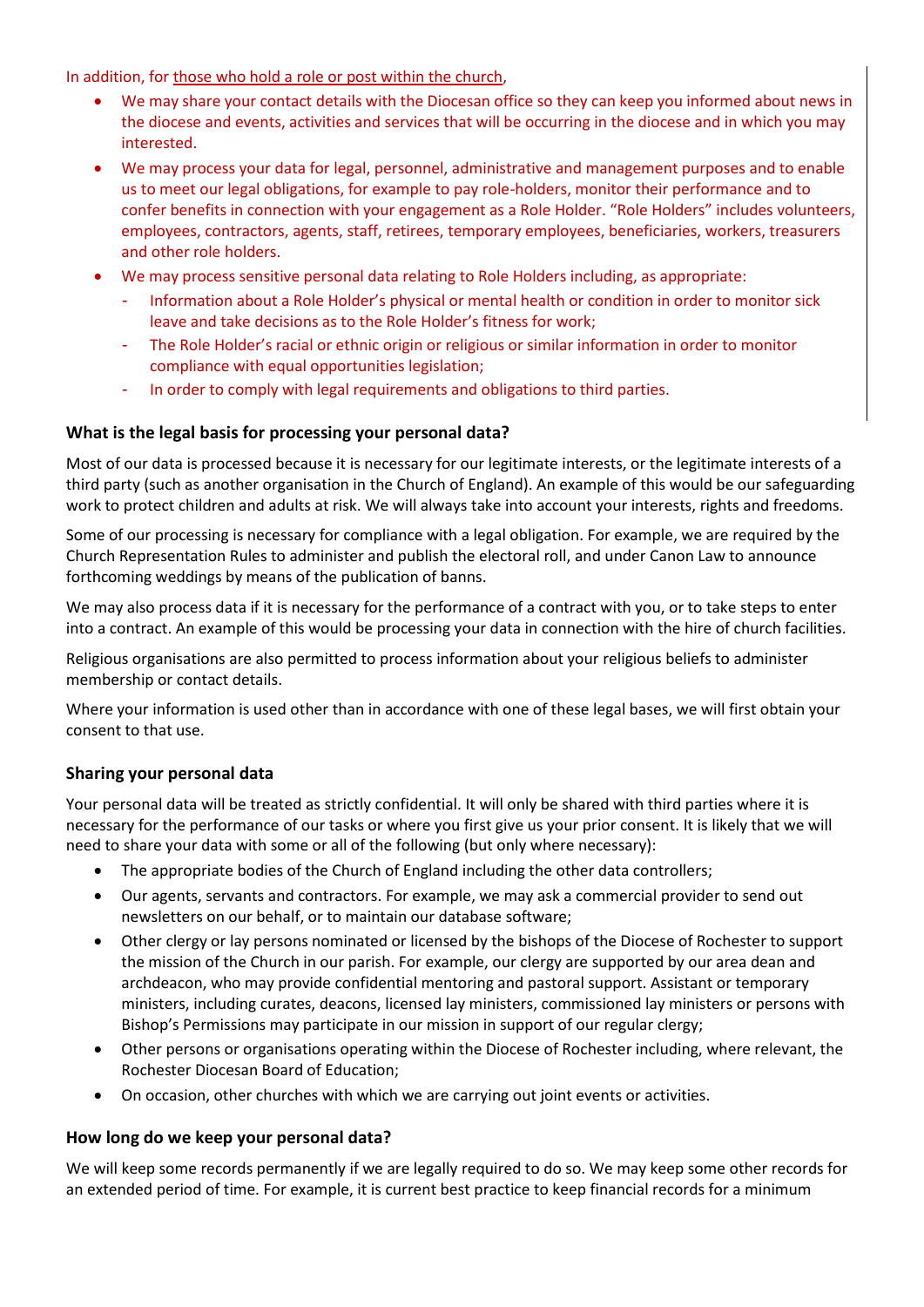period of 7 years to support HMRC audits. In general, we will endeavour to keep data only for as long as we need it. This means that we may delete it when it is no longer needed.

# **Your rights and your personal data**

You have the following rights with respect to your personal data:

When exercising any of the rights listed below, in order to process your request, we may need to verify your identity for your security. In such cases we will need you to respond with proof of your identity before you can exercise these rights.

- 1. The right to access information we hold on you
	- At any point you can contact us to request the information we hold on you as well as why we have that information, who has access to the information and where we obtained the information from. Once we have received your request we will respond within one month.
	- There are no fees or charges for the first request but additional requests for the same data may be subject to an administrative fee.
- 2. The right to correct and update the information we hold on you
	- If the data we hold on you is out of date, incomplete or incorrect, you can inform us and your data will be updated.
- 3. The right to have your information erased
	- If you feel that we should no longer be using your data or that we are illegally using your data, you can request that we erase the data we hold.
	- When we receive your request, we will confirm whether the data has been deleted or the reason why it cannot be deleted (for example because we need it for our legitimate interests or regulatory purpose(s)).
- 4. The right to object to processing of your data
	- You have the right to request that we stop processing your data. Upon receiving the request, we will contact you and let you know if we are able to comply or if we have legitimate grounds to continue to process your data. Even after you exercise your right to object, we may continue to hold your data to comply with your other rights or to bring or defend legal claims.
- 5. The right to data portability
	- You have the right to request that we transfer some of your data to another controller. We will comply with your request, where it is feasible to do so, within one month of receiving your request.

6. The right to withdraw your consent to the processing at any time for any processing of data to which consent was sought.

- You can withdraw your consent easily by telephone, email, or by post (see Contact Details below).
- 7. The right to object to the processing of personal data where applicable.
- 8. The right to lodge a complaint with the Information Commissioner's Office.

# **Transfer of Data Abroad**

Any electronic personal data transferred to countries or territories outside the EU will only be placed on systems complying with measures giving equivalent protection of personal rights either through international agreements or contracts approved by the European Union. Our website is also accessible from overseas so on occasion some personal data (for example in a newsletter) may be accessed from overseas.

#### **Further processing**

If we wish to use your personal data for a new purpose, not covered by this Notice, then we will provide you with a new notice explaining this new use prior to commencing the processing and setting out the relevant purposes and processing conditions. Where and whenever necessary, we will seek your prior consent to the new processing.